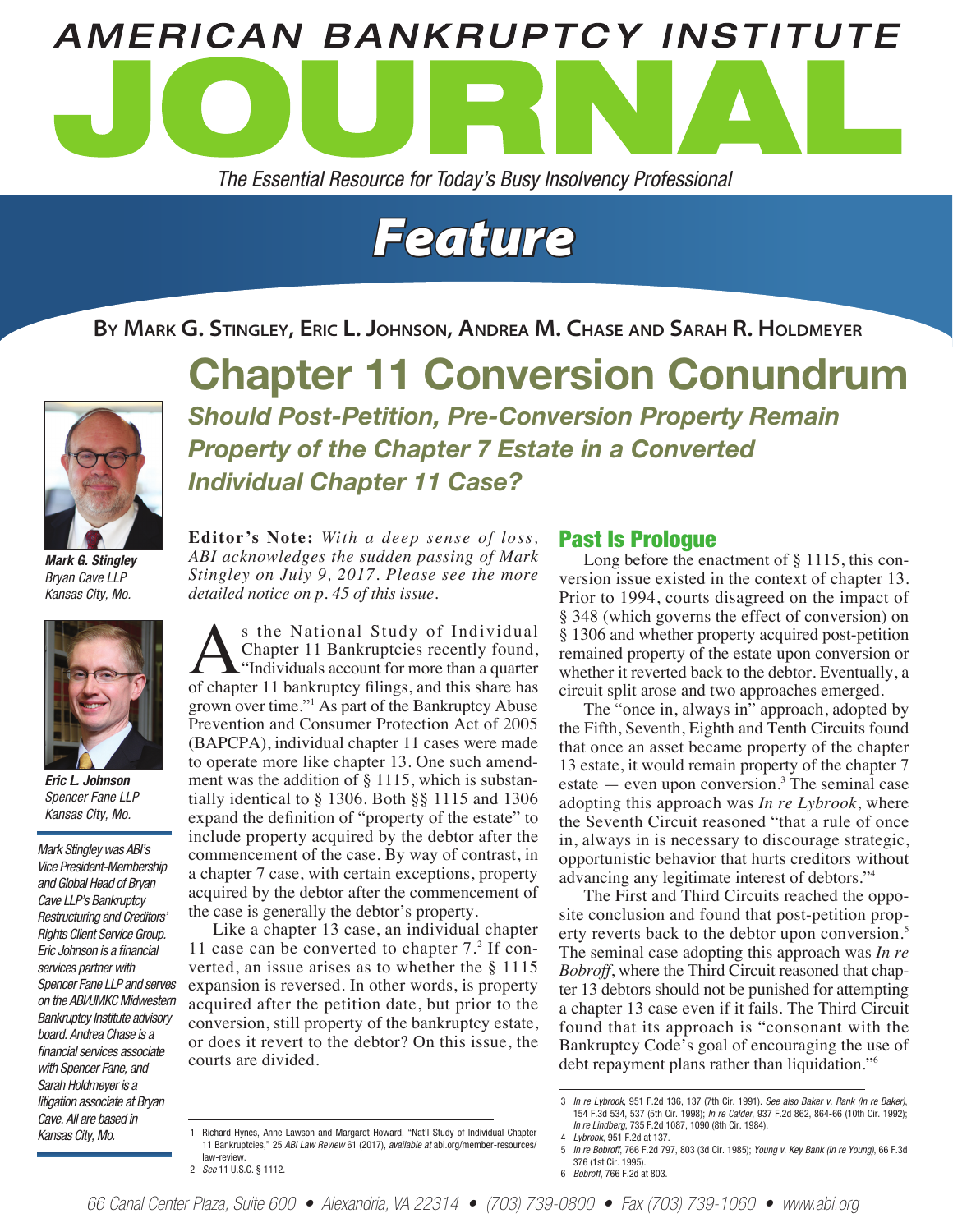Congress essentially agreed with the Third Circuit by enacting § 348(f) in 1994. Section 348(f) rejects the "once in, always in" approach except in cases where the debtor converts a case in bad faith.<sup>7</sup> The conversion conundrum, at least in the chapter 13 context, had been solved.

Fast forward to 2005 and the addition of § 1115 to the Bankruptcy Code. Even though § 1115 is substantially identical to § 1306, Congress failed to amend § 348(f) to also include individual chapter 11 cases. As a result, the issue that § 348(f) was meant to resolve in chapter 13 is alive and well in individual chapter 11 cases. Once again, the courts are divided on the issue and basically two approaches have emerged.

# The Fairness Approach: Why Penalize Chapter 11 Debtors but Not Chapter 13 Debtors?

While some courts have determined that post-petition property is part of the bankruptcy estate even after conversion from chapter 11 to chapter 7, certain courts have come to the opposite conclusion. These decisions have also been grounded in a "plain-language reading"8 of the statutes and application of the policy rationale behind the enactment of § 348(f). In *In re Markosian*,<sup>9</sup> the Ninth Circuit Bankruptcy Appellate Panel (BAP) determined that post-petition earnings are property of the debtor after the case is converted to chapter 7. In coming to this conclusion, the court emphasized that silence by the legislature regarding a chapter 11 conversion is not conclusive. The BAP also looked to the policy reasons behind the addition of § 348(f) to further support its decision.

In *Markosian*, the debtors' chapter 11 case was later converted to chapter 7 after Ara Markosian lost her job and the debtors were unable to confirm a repayment plan. Anait Markosian received a bonus from his employer for personal services rendered during the time that their chapter 11 case was pending. The debtors turned the money over to the estate, but later (after the conversion to chapter 7) sought to have the money returned. The bankruptcy court concluded that after the conversion to chapter 7, the money ceased to be property of the estate and returned the money to the debtors. The trustee appealed, and the BAP was left to decide, as a matter of first impression, whether § 348 applied to conversions from chapter 11 to chapter 7, as it does with chapter 13 conversions.

The BAP agreed with the bankruptcy court that under  $§ 1115(a)(2)$ , the post-petition bonus received by Mr. Markosian was property of the chapter 11 estate. However, once the case was converted to chapter 7, § 348 governs the effects of the conversion. The BAP looked to the language and plain meaning of § 348(a), which does not differentiate among the various chapters of bankruptcy. Instead, it speaks of a "conversion ... from a case under one chapter of this title to a case under another chapter of this title."10 The court explained that this all-inclusive language clearly included both chapter 13 and chapter 11 conversions, making § 348

applicable to both.

The BAP further explained that § 348(a) provides that the petition date remains the same as the original commencement of the case and is not thereafter affected by a conversion. Section 541(a)(6) excludes all personal service earnings of the debtor that were acquired after the commencement of the chapter 7 estate. The fact that the bonus was earned prior to the conversion was irrelevant since § 348 states that the original petition date is controlling.

The court recognized that other courts have decided the issue differently, but respectfully disagreed with their conclusions. At the time that Congress amended the statute to add § 348(f), it did so to fix a split of authority. Yet, at that time, there was no split of authority in regards to chapter 11 conversions, and § 1115 did not exist. The legislature's silence is evidence only of the fact that at that time there was no need to add a similar section regarding chapter 11 conversions. "Attempting to divine congressional intent from congressional silence is an enterprise of limited utility that offers a fragile foundation for statutory interpretation."<sup>11</sup>

The BAP also looked to the legislative intent behind the enactment of § 348(f). Congress, during its debate on the amendment, explained that a debtor with a chapter 13 case converted to a chapter 7 case should be treated as being equal to a debtor who originally filed a case under chapter 7.12 The BAP looked to the *Evans* decision, which stated that debtors should not be penalized for first attempting to repay their debts.<sup>13</sup> The BAP held that the legislature "clearly conveyed its purpose to avoid penalizing debtors who first attempt a repayment plan.... There is no policy reason as to why the creditors should not be put back in precisely the same position as they would have been had the debtor never sought to repay his debts."<sup>14</sup>

## Strict Constructionist Approach: Individual Chapter 11 Debtors Are to Be Treated Differently from Chapter 13 Debtors

Several courts have relied on the maxims of statutory interpretation to conclude that property acquired post-petition but before conversion from an individual chapter 11 to chapter 7 is property of the estate. One of the most recent cases reaching this conclusion is *In re Lincoln*. 15 In *Lincoln*, the debtor filed a chapter 11 case that was converted to chapter 7 less than two months later. On the conversion date, there was money held in the debtor's bank account, and the chapter 7 trustee sought turnover of those funds under § 542.

The bankruptcy court granted the trustee's motion and noted that  $\S 348(f)(1)(A)$  only refers to chapter 13 cases, not chapter 11. The general rule of statutory interpretation is that "[w]here Congress includes particular language in one section of a statute but omits it in another section of the same Act, it is generally presumed that Congress acts intentionally and purposely in this disparate inclusion or exclusion."16 Accordingly, the court found that the chapter 11 exclusion

<sup>7</sup> 11 U.S.C. § 348(f)(1)(A) and (2).

<sup>8</sup> *In re Evans*, 464 B.R. 429, 439 (D. Colo. 2011).

<sup>9</sup> *In re Markosian*, 506 B.R. 273, 277 (B.A.P. 9th Cir. 2014).

<sup>10</sup> 11 U.S.C. § 348(a).

<sup>11</sup> *Markosian*, 506 B.R. at 277 (internal citations omitted).

<sup>12</sup> *Evans*, 464 B.R at 440.

<sup>13</sup> *Id*. at 441.

<sup>14</sup> *Markosian*, 506 B.R. at 277 (internal citation omitted).

<sup>15</sup> *In re Lincoln*, No. 16-12650, 2017 Bankr. LEXIS 360 (Bankr. E.D. La. Feb. 8, 2017). 16 *Id*. at \*5.